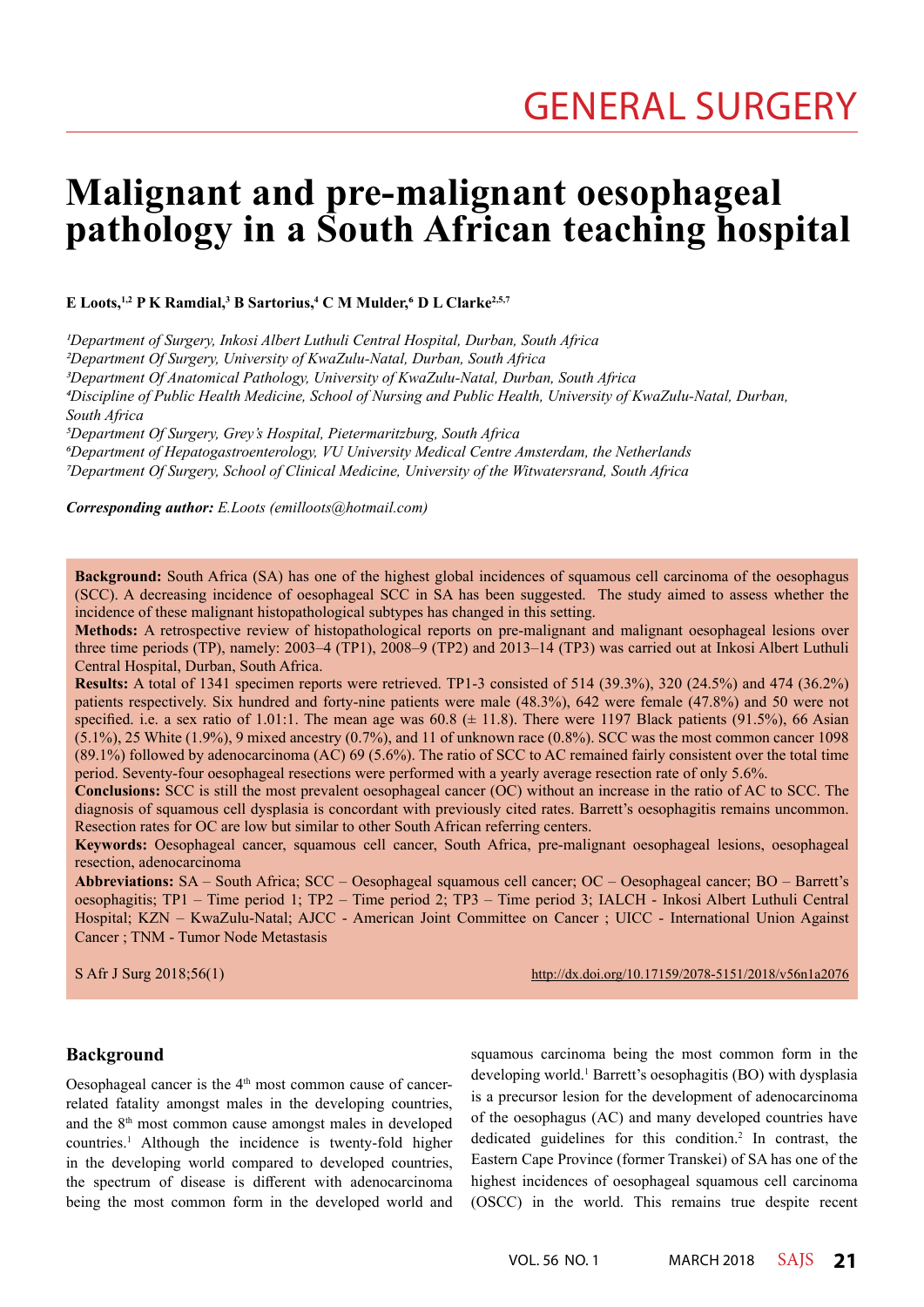evidence to suggest that there may be a significant decrease in the incidence in the Eastern Cape Province.3,4 Squamous cell dysplasia is a precursor lesion in the development of OSCC.<sup>5</sup> Screening for OSCC in SA is not developed and not applied in clinical practice in private and public hospitals.<sup>6</sup>

Surgery, in combination with chemotherapy or radiotherapy, offers the only chance of cure for OC. Resection rates of up to 26.4% have been reported in the developed world.7 However, in South Africa, a recent report from Cape Town showed a much lower resection rate of 6.1%.<sup>8</sup> The goal of surgery is an R0 resection containing  $\geq$  15 lymph nodes, which will allow adequate staging of lymph node status according to the National Comprehensive Cancer Network (NCCN) guidelines.9 There is lack of data from SA on the South African experience of oesophageal resection rates for malignancy and on the adequacy and quality of such resections. No data on morbidity and or mortality is available.

This study was a retrospective review of histopathology reports from three different time periods ranging over 12 years and aimed to assess whether there was a change in the hospital incidence or histopathological subtypes of OC in KwaZulu-Natal (KZN), SA. A further aim was to assess the resection rates and adequacy of resection for OC in KZN.

## **Methods**

A retrospective histopathology report review was carried out at Inkosi Albert Luthuli Central Hospital (IALCH), Durban, South Africa. The laboratory receives specimens from the Ethekwini region and from the North and South Coasts of KZN. The University of KZN Biomedical Research Ethics Committee (BREC) supplied class approval for creation of a comprehensive database on oesophageal cancer. The three comparative time periods selected were as follows: 2003–4 (TP1), 2008–9 (TP2) and 2013–14 (TP3). Oesophageal biopsies were accessed from the department of Anatomical Pathology database using SNOMED word search for "oesophagus" and "oesophageal" specimens. Histopathological reports based on either punch biopsy or oesophageal resections were analyzed. The sixth edition of the American Joint Committee on Cancer (AJCC)/International Union Against Cancer (UICC) tumor-node-metastasis (TNM) classification was used for TP1/TP2 and the seventh edition was used for TP3.10-12 The difference between the two classifications was that "squamous cell carcinoma in situ" was used in the 6<sup>th</sup> edition but the 7<sup>th</sup> edition classified carcinoma in situ as "high-grade squamous cell dysplasia". In this paper we included "carcinoma in situ" in the category of "high-grade squamous cell dysplasia" to accommodate this difference and this was applied for the three TPs. Demographic data, the site of specimen biopsy and the type of specimen collection were also documented. Further information on resection specimens was documented including the type of tumour and grading, site of the tumour, resection margins and tumour staging according to the histopathologist's final report. The site of tumour was based on the clinical history on the histopathology request form or reported level from the incisor

teeth. The endoscopic classification of the level of OC was the measurement from the incisor teeth to the level of the lesion, with proximal being 15–18cm, middle 19–31cm and distal from 32 cm up to the level of oesophago-gastric junction.<sup>11</sup>

## **Statistical analysis**

Data was processed and analyzed using Stata 13.0 (StataCorp. 2013. Stata Statistical Software: Release 13. College Station, TX: StataCorp LP.). Difference in continuous normally distributed variables by dichotomous group was analyzed using the Student's T-test. Comparison of means across  $\geq 3$ groups was analyzed using one way analysis of variance (ANOVA). Associations between categorical variables were assessed using the Pearson Chi-squared  $(\chi^2)$  test. If an expected cell count was less than 5 observations then the Fishers exact test was used instead. Relative changes (odds ratios) in cancer type by period were estimated using logistic regression. A p-value of  $< 0.05$  was used to define statistical significance.

## **Results**

A total of 1341 specimens were collected, and the breakdown per time period was as follows; TP1 521 (38.9%), TP2 346 (25.8%) and TP3 474 (35.3%). There were 649 (48.3%) males and 642 females (47.8%) with a ratio of 1.01:1. Fifty subjects (3.7%) had no sex status specified. The mean age (among the 1209 with specified age) was 60.8 years (SD  $\pm$  11.8). The ethnic distribution was as follows: 1197 (91.5%) Black, 66 (5.1%) Asian, 25 (1.9%) White, 9 (0.7%) mixed ancestry and 44 (3.2%) unknown. The tumour type and differentiation are displayed in Table 1. The overall SCC to AC ratio was 15.9:1. There was an increase in the ratio in favor of SCC relative to AC from TP1 to TP3 (OR 1.29), though this was not statistically significant (p-value  $= 0.436$ ). In TP2 there was a significant increase in AC relative SCC over this period (OR 0.52; p-value =  $0.024$ ).

A total of 74 (5.6%) patients underwent oesophageal resections over the study period and this is summarized in Table 2. There was a marginally significant decrease in the number of resections over the time periods from 33 (6%) in TP1 to 23 (7%) TP2 and 19 (4%) TP3 (p-value = 0.099). The tumour type resected was consistent with SCC predominating (84–87%). The number of resections of the upper and middle oesophagus decreased but this was not statistically significant  $(p-value = 0.275)$ . The number of resections performed also decreased from 17 (51%) in TP1, 10 (43%) in TP2 and 6 (2%) in TP3 (p-value  $= 0.007$ ). A significantly lower rate of positive margins was observed from TP1 to TP3 (p-value  $= 0.001$ ) along with an increase in the average number of lymph nodes resected; however this did not reach significance.

# **Discussion**

Squamous Cell Carcinoma (SCC) remained the most common histopathological cancer subtype (84.2%) without any change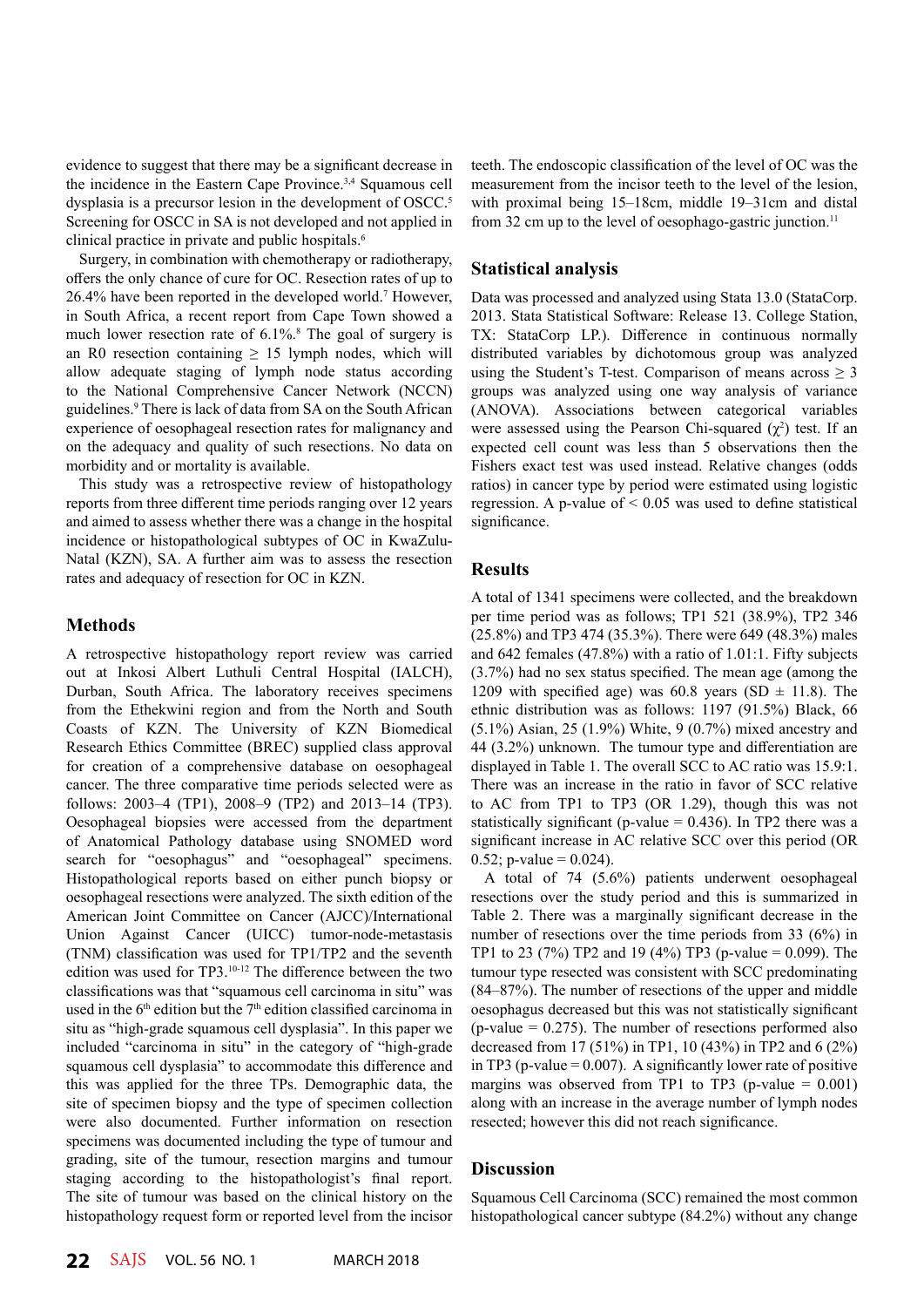| Table 1: Tumour type and differentiation by time period |                |                |                |                |
|---------------------------------------------------------|----------------|----------------|----------------|----------------|
| <b>Type of tumour</b>                                   | TP1: 2003-2004 | TP2: 2008-2009 | TP3: 2013-2014 | <b>Overall</b> |
| <b>Malignant</b>                                        | 501(9.6)       | 290 (83.8)     | 440 (92.8)     | 1231 (91.8)    |
| <b>SCC</b>                                              | 449 (86.1)     | 254(73.4)      | 395 (83.3)     | 1098 (81.2)    |
| G1 Well diff                                            | 3(0.6)         | 0(0)           | 0(0)           | 3(0.2)         |
| G2 Mod diff                                             | 360(69)        | 230(66.5)      | 304(64.1)      | 894 (66.7)     |
| G3 Poor diff                                            | 30(5.7)        | 8(2.3)         | 9(1.9)         | 47(3.5)        |
| $GX = G1$                                               | 56(10.7)       | 16(4.6)        | 82(17.3)       | 154(11.5)      |
| AC                                                      | 25(4.8)        | 27(7.8)        | 17(3.6)        | 69(5.1)        |
| Adenosquamous                                           | 3(0.6)         | 0(0)           | 1(0.2)         | 4(0.3)         |
| <b>NET</b>                                              | 3(0.6)         | 1(0.3)         | 7(1.5)         | 10(0.7)        |
| Kaposi Sarcoma                                          | 1(0.2)         | 0(0)           | 0(0)           | 1(0.1)         |
| <b>GIST</b>                                             | 1(0.2)         | 0(0)           | 0(0)           | 1(0.1)         |
| Other                                                   | 19(3.6)        | 8(2.3)         | 20(4.2)        | 16(1.2)        |
| Pre-malignant                                           | 20(3.8)        | 56(16.2)       | 34(7.2)        | 110(8.2)       |
| SC dysplasia                                            | 19(3.6)        | 55 (15.9)      | 31(6.5)        | 105(7.8)       |
| <b>BO</b>                                               | 0(0)           | 1(0.3)         | 3(0.6)         | 4(0.3)         |
| Unknown                                                 | 1(0.2)         | 0(0)           | 0(0)           | 1(0.1)         |
| <b>Total</b>                                            | 521(38.9)      | 346 (25.8)     | 474 (35.3)     | 1341           |

SCC- Squamous cell carcinoma; AC - Adenocarcinoma; GIST - Gastrointestinal stromal tumour; SC dysplasia - Oesophageal squamous cell dysplasia; BO - Barrett's oesophagitis/Oesopheageal glandular dysplasia

| Table 2: Characteristics of oesophageal resections by time period |           |                 |          |         |  |  |  |
|-------------------------------------------------------------------|-----------|-----------------|----------|---------|--|--|--|
| <b>Characteristic</b>                                             | TP1       | TP <sub>2</sub> | TP3      | p-value |  |  |  |
|                                                                   | 521       | 346             | 474      |         |  |  |  |
| Number of resections $(\%)$                                       | 33(6)     | 23(7)           | 19(4)    | 0,172   |  |  |  |
| <b>Position</b>                                                   |           |                 |          |         |  |  |  |
| Distal                                                            | 18(54)    | 18(78)          | 14(74)   | 0,168   |  |  |  |
| Middle                                                            | 14(42)    | 5(28)           | 5(26)    |         |  |  |  |
| Upper                                                             | 1(3)      | 0(0)            | 0(0)     |         |  |  |  |
| Type of tumour: $n$ (%)                                           |           |                 |          |         |  |  |  |
| AC                                                                | 4(12)     | 2(9)            | 2(11)    | 0,38    |  |  |  |
| <b>SCC</b>                                                        | 29(87)    | 20(87)          | 16(84)   |         |  |  |  |
| SCC is                                                            | 0(0)      | 1(4)            | 1(5)     |         |  |  |  |
| <b>T</b> Staging                                                  |           |                 |          |         |  |  |  |
| <b>T4</b>                                                         | 17(51)    | 10(43)          | 6(32)    | 0,006   |  |  |  |
| T <sub>3</sub>                                                    | 7(21)     | 8(35)           | 7(37)    |         |  |  |  |
| T <sub>2</sub>                                                    | 0(0)      | 3(13)           | 5(26)    |         |  |  |  |
| T1                                                                | 0(0)      | 0(0)            | 0(0)     |         |  |  |  |
| <b>Tis</b>                                                        | 0(0)      | 1(4)            | 0(0)     |         |  |  |  |
| Tx                                                                | 9(27)     | 1(4)            | 1(5)     |         |  |  |  |
| <b>Resection</b>                                                  |           |                 |          |         |  |  |  |
| Positive margins: $n$ (%)                                         | 59 $(15)$ | 2(9)            | 1(5)     | $0.001$ |  |  |  |
| Lymph nodes per resection specimen: mean (SD)                     | 4.8(5.4)  | 5.4(5.4)        | 5.7(7.7) | 0,862   |  |  |  |

SCC- Squamous cell carcinoma; AC - Adenocarcinoma